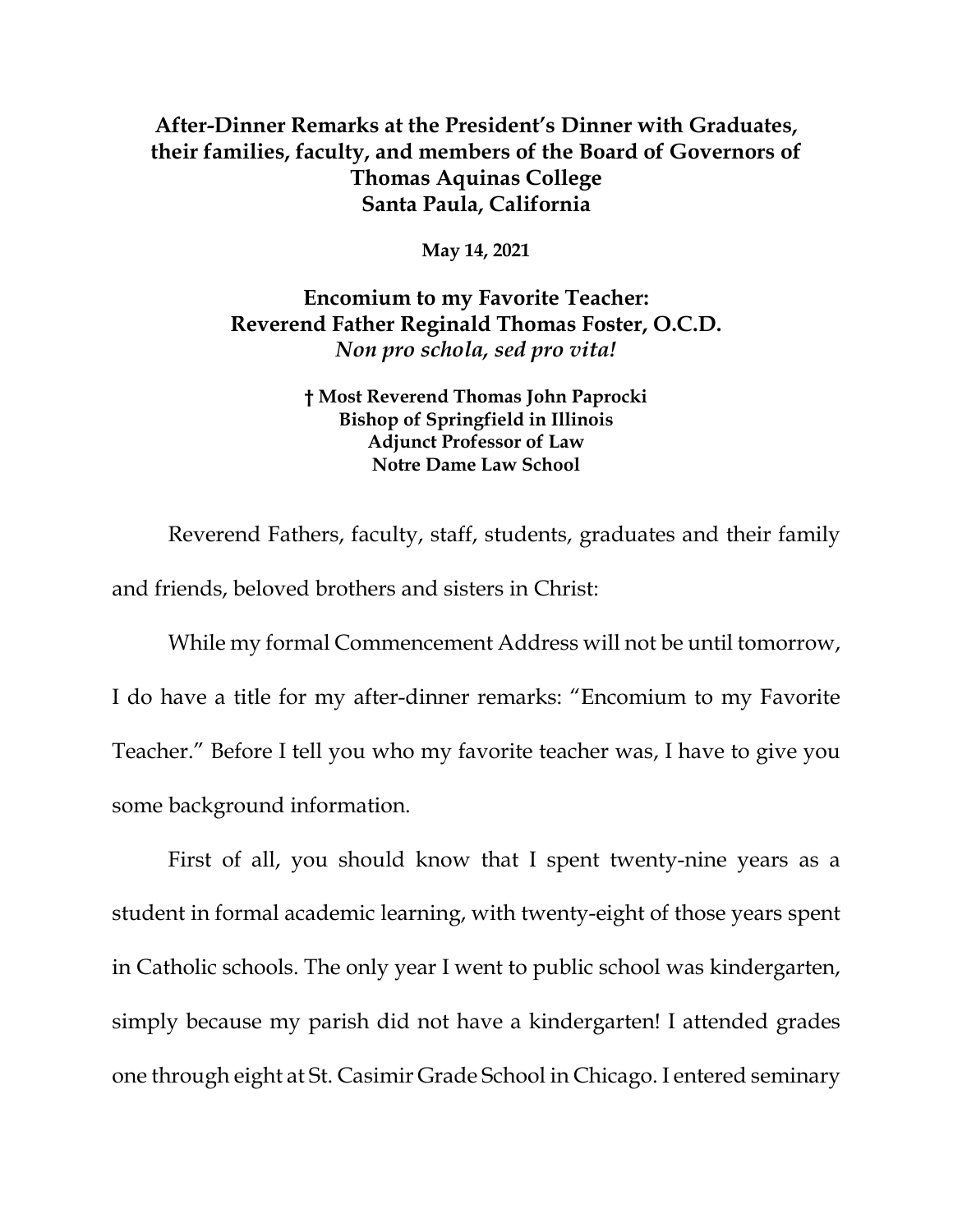in high school, attending Quigley Preparatory Seminary South for four years. For college seminary, I went to Niles College of Loyola University for four years. I attended major seminary at St. Mary of the Lake Seminary in Mundelein, Illinois, for four years. After ordination, while serving as a parish priest on the south side of Chicago, I went to DePaul University College of Law for three years, where I earned my degree of Juris Doctor in civil law. Later I was sent to Rome to study canon law, where I spend three and a half years for my licentiate and doctorate in canon law. After I was appointed Bishop of Springfield in Illinois in 2010, I went back to school for another year and a half to obtain my degree of Master's in Business Administration at the Mendoza College of Business at the University of Notre Dame. All of that adds up to twenty-nine years of formal education, which does not even include my four summers of intensive language studies, two of them at Middlebury College in Middlebury, Vermont: one summer for Spanish before I was ordained a priest and another for Italian before going to Rome to study canon law. I also studied Spanish in Cuernavaca, Mexico, during the summer after my ordination as a priest, and two summers in Poland: one summer at the Catholic University of Lublin and the other at the Jagiellonian University in Kraków. So by now it should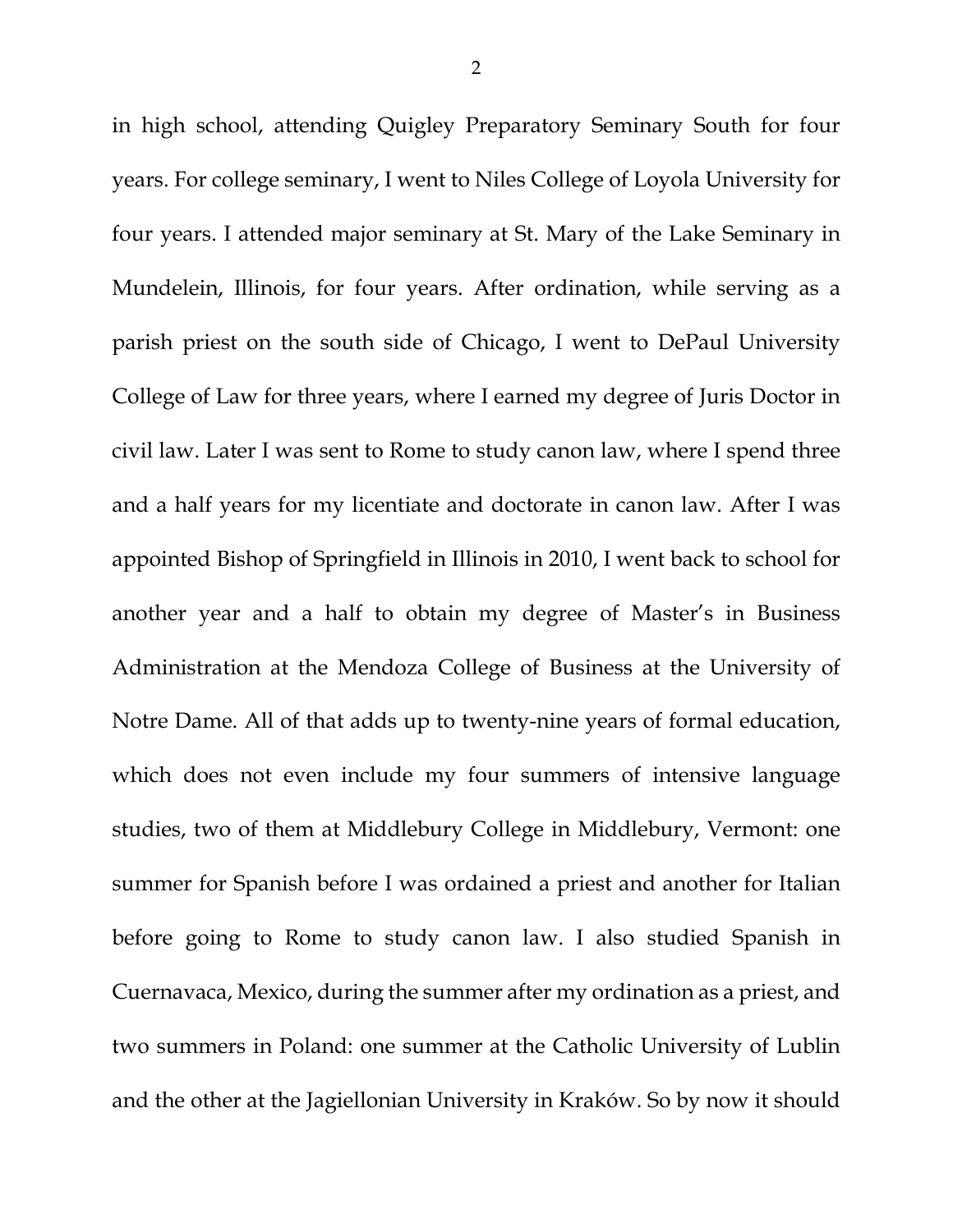be clear that I highly value formal education! When I completed my MBA at Notre Dame in 2013, I was sixty years old, and I told my six brothers and two sisters that I was finally finished with my formal academic education. My younger sister said she did not believe me; she was sure that I would be going to medical school next! No, I don't think that is going to happen!

So if you include the four summer language programs, that's almost thirty years of formal education! Obviously, I have had a lot of teachers in all those years, many of them outstanding, some average, and a few less than stellar. So who was my favorite teacher of them all? The fact that I am calling this talk an *encomium* should give you a hint. Yes, my favorite teacher was my Latin teacher, the late Reverend Father Reginald Thomas Foster, a Discalced Carmelite Friar from Holy Hill Monastery in Wisconsin. Or as he was known by his students, he was simply "Reggie," a shortening of the name he took in religious life, *Reginaldus*.

Thomas Foster was born in 1939 as a son of a plumber in Milwaukee. He became interested in both priesthood and Latin at an early age. After he graduated from grade school, he decided to enter St. Francis Minor Seminary, a Catholic high school for students who intended to become

3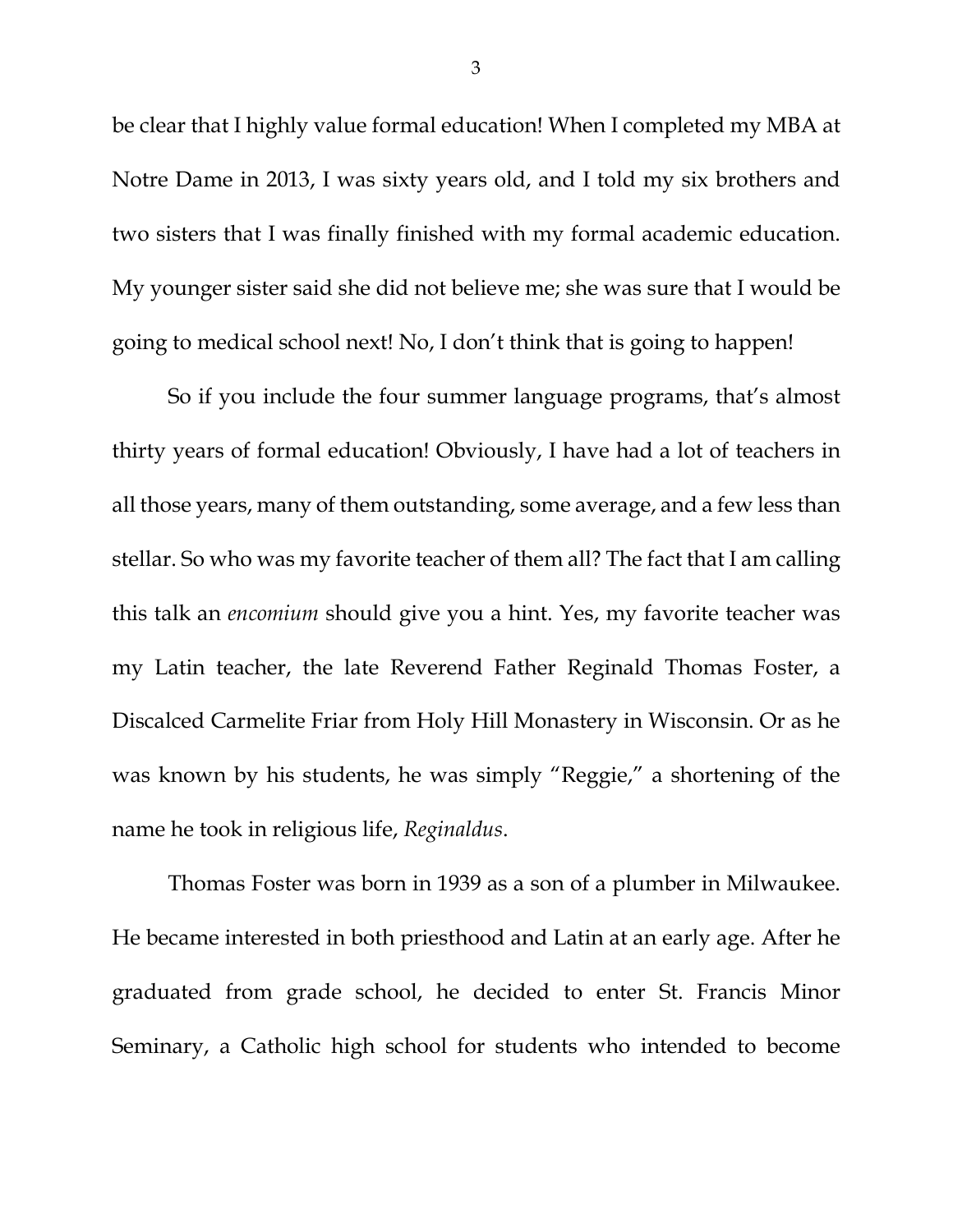priests. During the summer between freshman and sophomore years of high

school, he decided he wanted to be a monk and entered the Carmelites.

An article entitled, *Latin Fanatic: A Profile of Father Reginald Foster*, by Alexander Stille, which appeared in the Autumn 1994 issue of *The American Scholar*, describes how Reggie fell in love with Latin:

As the idea to join the Carmelites crystallized, so did Foster's consuming passion for Latin. Even though his first-year Latin course was taught according to the old method of memorization, he was totally absorbed by it; he took the textbooks home during his summer vacation, learned them backwards and forwards, and returned to school ready for advanced Latin. "That whole training in English grammar I had had with the nuns, of analyzing things linguistically, switched over and blossomed in Latin," he says. In the fall of 1955, at age fifteen, Foster left Milwaukee for the Monadnock Mountains of New Hampshire, where the Carmelites had their training seminary. Waiting for him, when he got off the over-night train from Chicago to Worcester, Massachusetts, was a young Carmelite monk named Conrad Fliess, who immediately struck up an animated conversation in Latin. For Foster, it was like a revelation: suddenly this mysterious ancient language, which he had studied in silence, leapt off the page and came to life. The two men rattled on in Latin all the way back to New Hampshire in the seminary van. "He was all wild for Latin," Foster says. "We had Latin plays and had to write Latin compositions every week. He saw right away that I already knew Latin very well, and so he tutored me. We were great friends and remained so until the end of his life. Meeting this man changed my whole deal, my whole approach to Latin."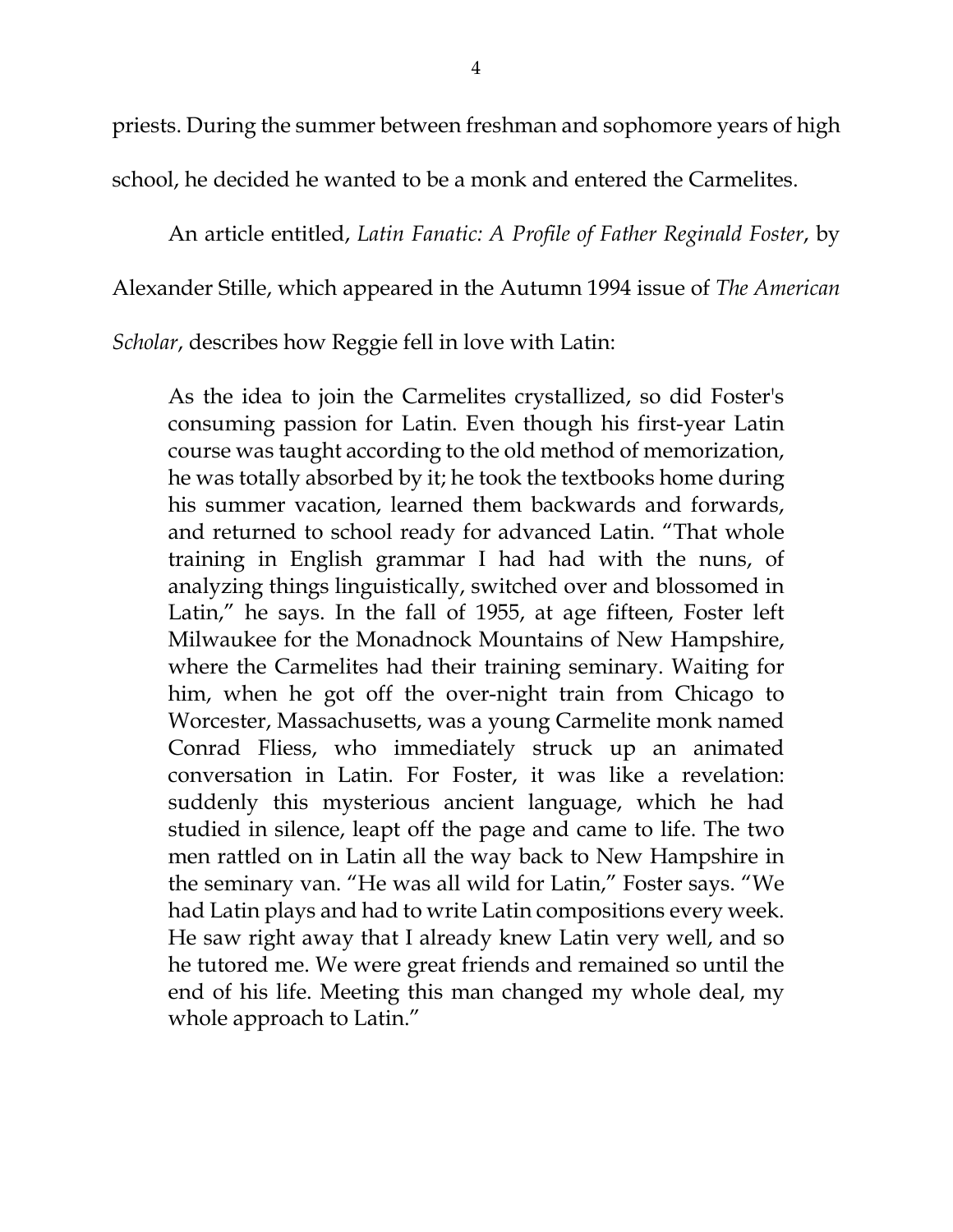In 1962 Foster began his theology training in Rome. He describes what it was like in Rome in those days: "All priests knew Latin," he said. "It was hard in those days. If you said, 'I want to be a great Latinist,' you were competing with everybody in the class, and in every class around the world. When I see some of my old colleagues, we still converse in Latin. It used to be totally normal. Now it seems like some divine gift. Anyone who knows some Latin is a man with one eye in the land of the blind."

At the age of thirty, Foster was appointed Latin Secretary in the Department of the First Section of the Vatican Secretariat of State. His job included composing the Pope's official correspondence letters to bishops and archbishops—and translating Vatican communiqués, ceremonial speeches, decrees, and decrees, and encyclicals. He would do this job in the mornings at the Vatican. In the afternoon, he would teach Latin at the Pontifical Gregorian University in Rome, which is where I studied with the world's greatest Latinist for three and a half years.

Some more background information about me: I was also introduced to Latin at an early age. I was born on August 5, 1952, and nineteen days later I was baptized. In that era, of course, my baptism was in Latin. My interest in priesthood also began at an early age. My mother says I was about

5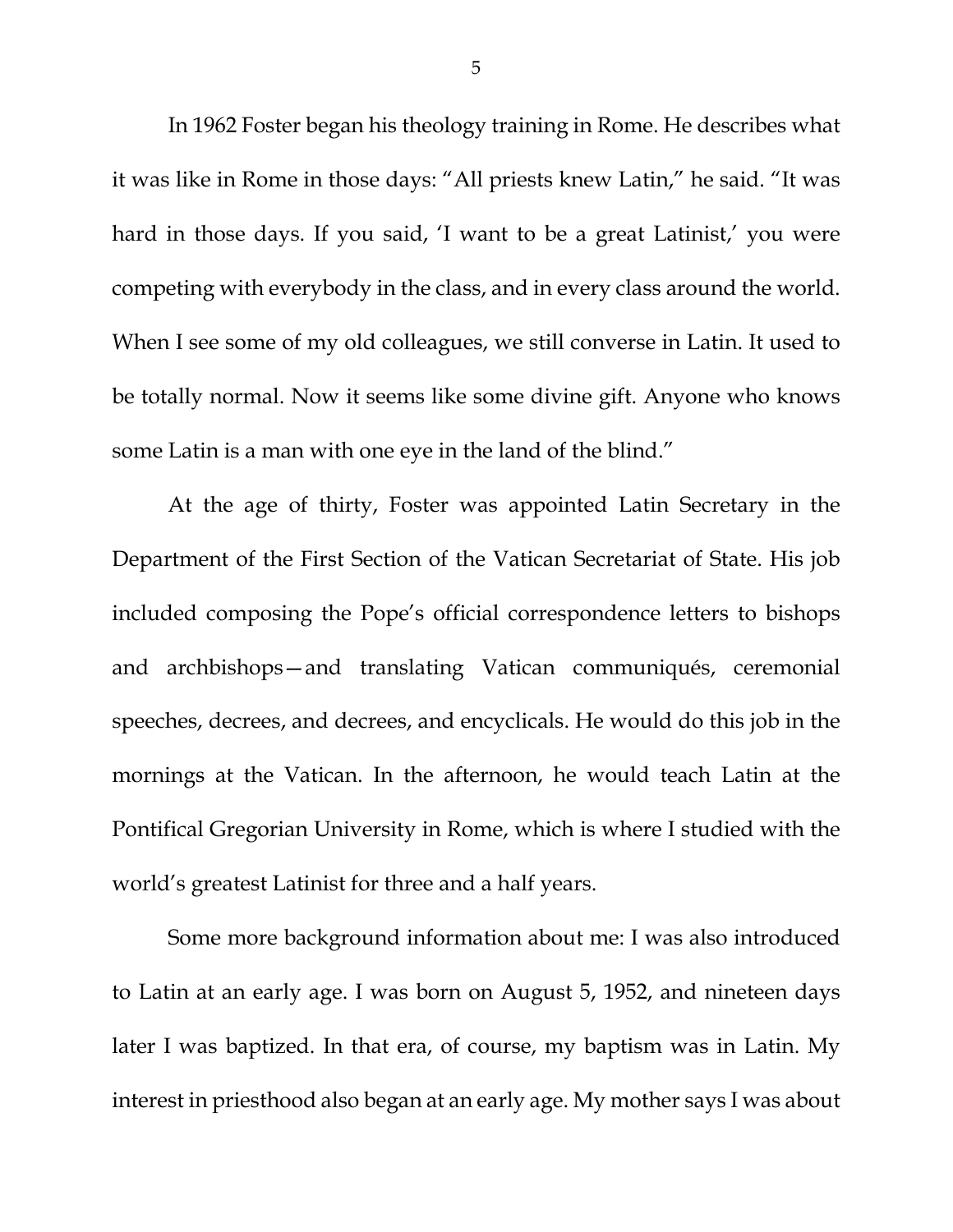four years old when I started talking about being a priest. I used to play Mass as a little boy. My older sister dressed up like a nun and my younger brothers would be the altar boys. Other children from the neighborhood attended my Masses in my make-believe church in our family's dining room, dedicated to the Sacred Heart. I used oyster crackers for hosts and grape juice instead of wine. By the way, I did take up a collection—but we used Monopoly money! Of course, since it was prior to the Second Vatican Council, my pretend Masses were celebrated in Latin. As an altar boy at my parish church a block away from home, I learned my prayers in Latin: *Introibo ad altare Dei, ad Deum qui laetificat juventutem meum.*

At the age of fourteen, I entered high school seminary, where I studied Latin for four years. I still remember what my first-year Latin teacher wrote on the blackboard on the first day of Latin class: *Non pro schola, sed pro vita*. We were not just learning Latin for school, but for life. In the classes I teach as an Adjunct Professor of Law at Notre Dame Law School, I always exhort my students to approach their studies with this same motto: *Non pro schola, sed pro vita*.

When I graduated high school in 1966, however, the ecclesiastical landscape had changed. The Mass was now being celebrated in the

6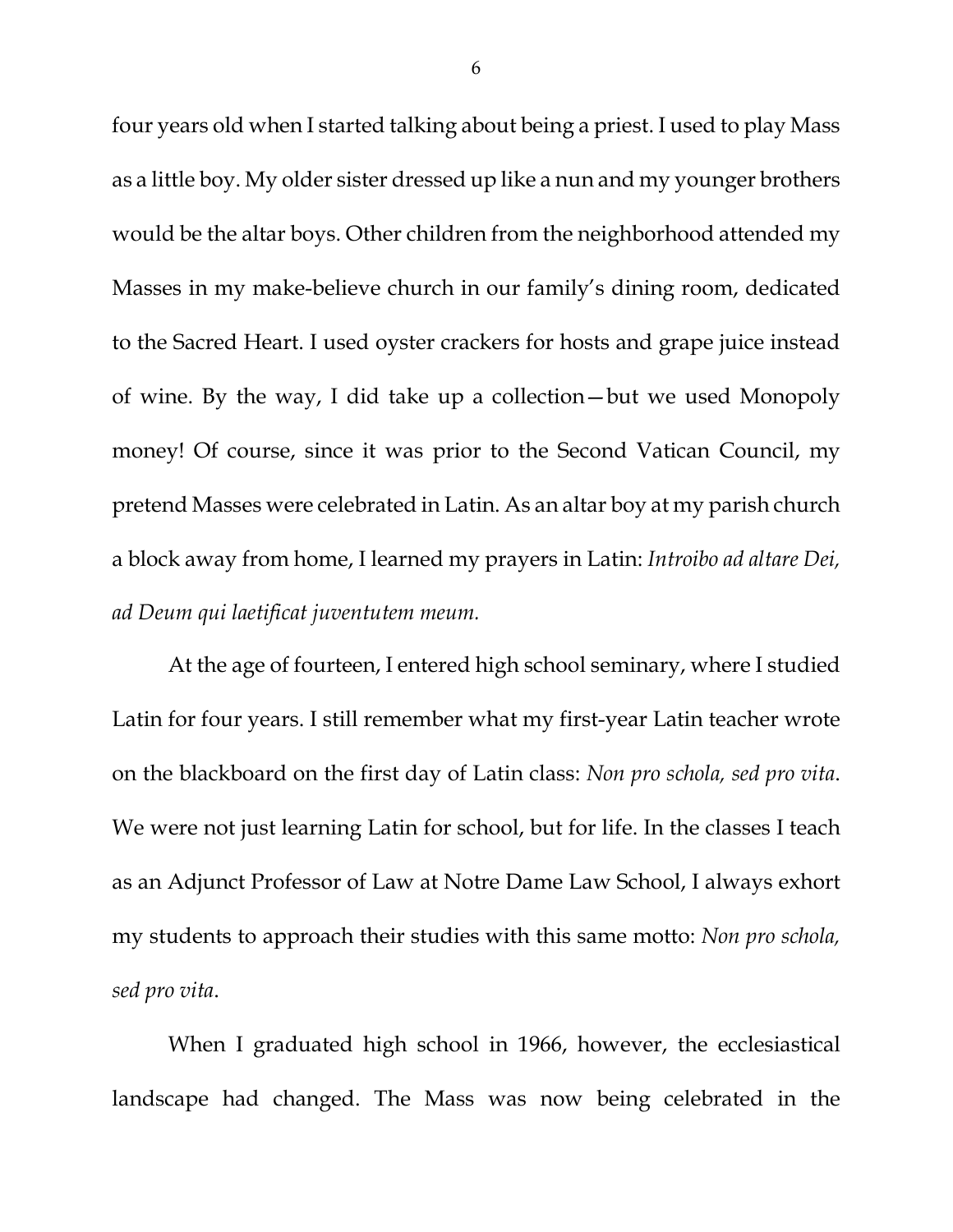vernacular, and seminary classes, which previously had been taught in Latin, were now all in English. So it seemed that Latin would be a thing of the past in my life, which it pretty much was until I was sent to study canon law at the Pontifical Gregorian University in Rome, where the classes in canon law were still being taught in Latin. Although I had excelled in my high school Latin classes, where I typically got my best grades compared to other subjects, it had been seventeen years since I had graduated high school, so my Latin was a little rusty, to say the least. What to do?

The advice I got from priests who preceded me in studying canon law at the Greg told me there was only one solution: the person I needed to go to was Father Reggie Foster. So I did. I arrived a month early before my canon law classes started and began going to class every day at the Carmelite Monastery at the Teresianum, where Reggie lived. After that one-month intensive refresher in Latin, I attended class with Reggie at the Gregorian University twice a week for the next three and a half years.

Thanks to my four years of high school Latin, I was able to enter Reggie's program at the Third Experience. As with most things Reggie did, there was a reason behind the term "experience." These were not "levels" or "grades." Studying with Reggie could only be called an experience. He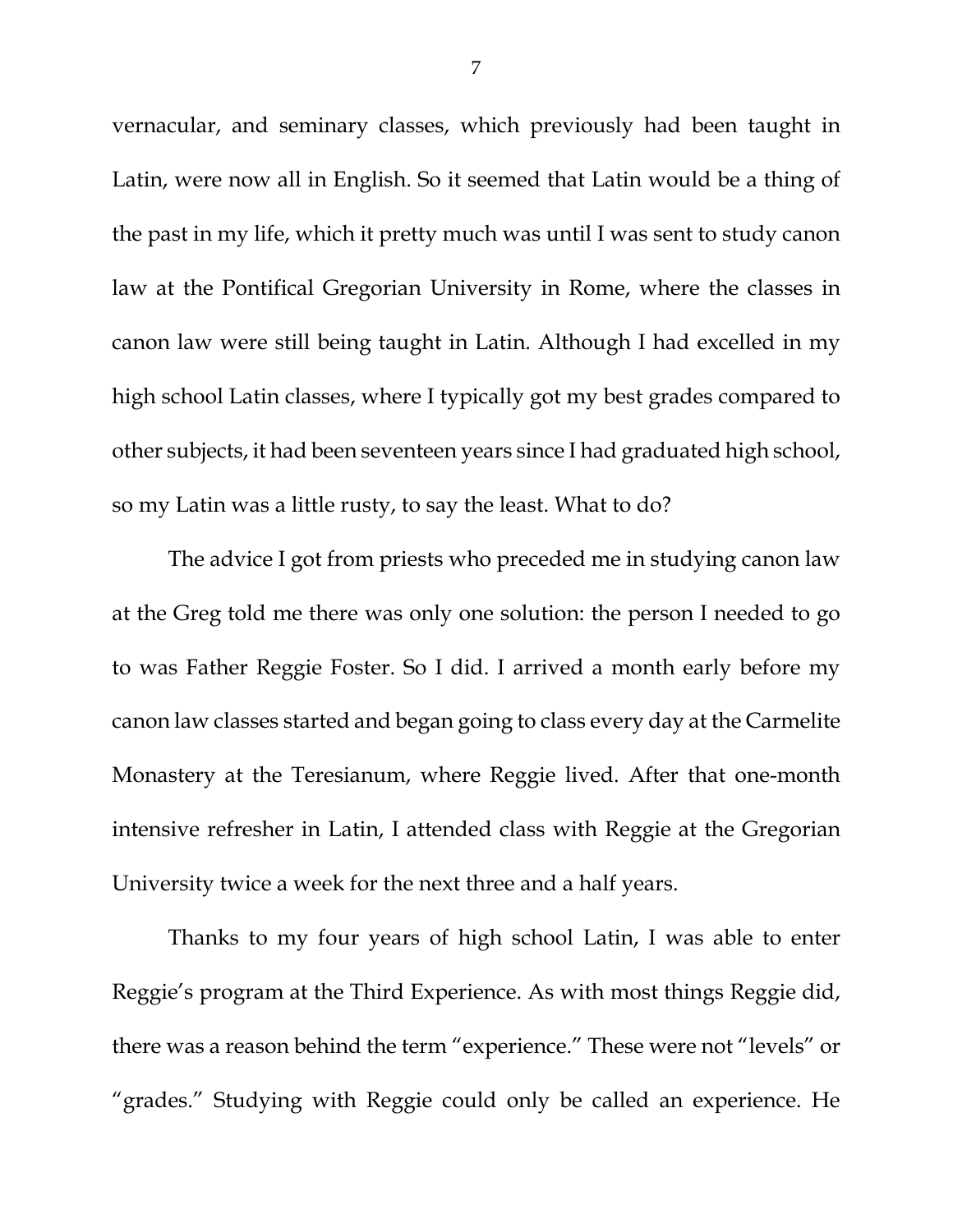offered five experiences, the second being conversational Latin. After completing experiences three, four, and five, I went back to do the second experience, since my doctoral defense would be entirely in Latin. Although I wrote out my half-hour presentation in advance, the next hour of questions and answers would be entirely spontaneous, so I would need to be conversant in Latin.

My doctoral defense in canon law was attended by many people, two of whom were very significant figures in my life. One was my Archbishop, His Eminence Joseph Cardinal Bernardin. The other was my Latin teacher, Father Reginald Foster. I was more nervous about conducting my oral defense in Latin with Reggie in the audience than I was about doing so in the presence of a Prince of the Church!

So what was it like studying Latin with Reggie Foster? His classes were open to anyone who wanted to study Latin. The last part of what I just said was key: you had to *want* to study Latin. On the first day of class, he would ask who was there simply to fulfill some language requirement for some other degree program. He would invite those people to come up and have him sign whatever form was required, and he would show them the door. If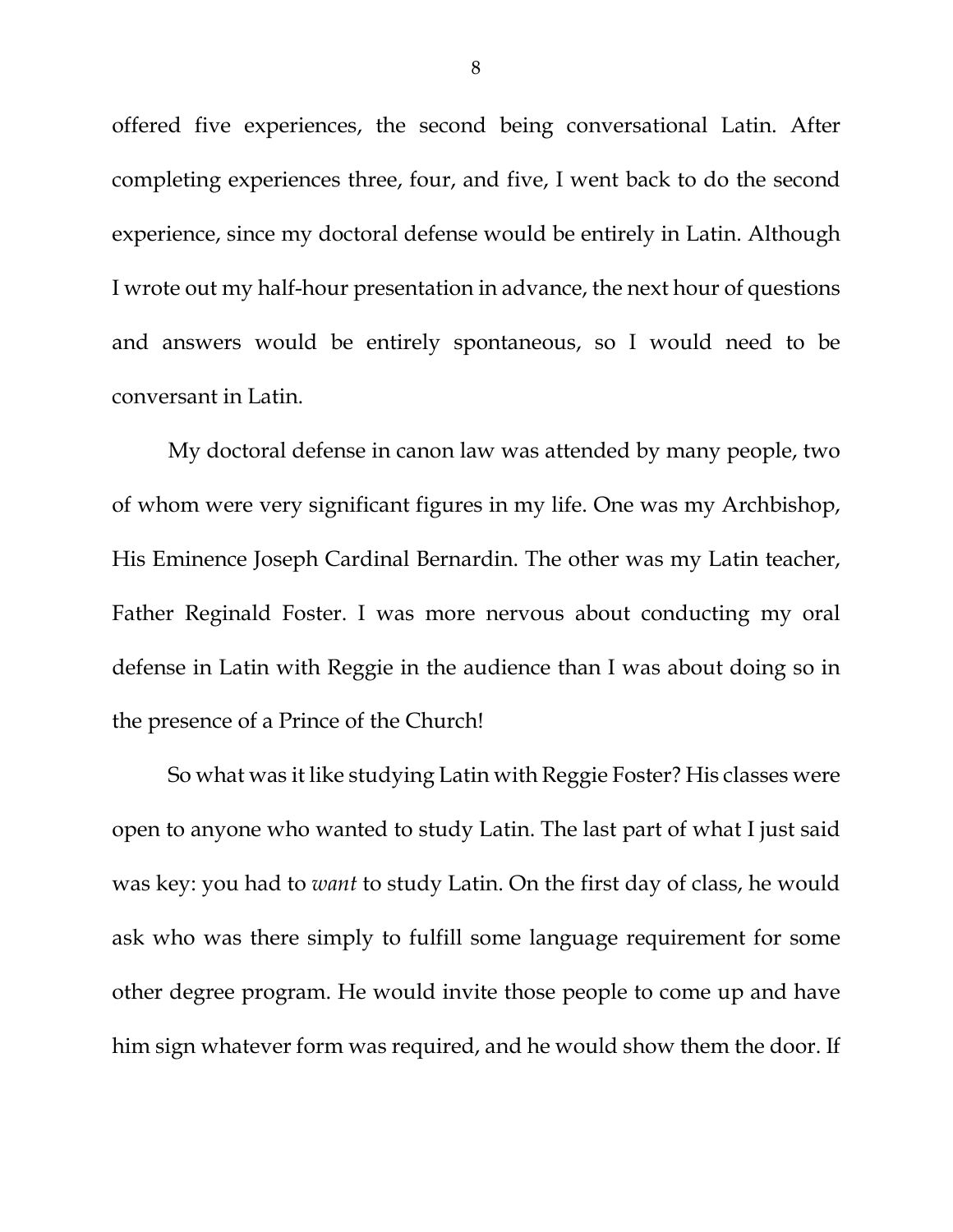you did not want to study Latin for its own sake, he told you to get lost in no uncertain terms. *Non pro schola, sed pro vita*.

In class, I employed a strategy I learned playing hockey: sometimes the best defense was a good offense. In other words, I sat front and center, practically right in Reggie's face. As a result, he usually left me alone unless I volunteered to answer a question. On the other hand, he would sniff out people who were trying to hide behind their books in the back of the room.

Reggie did not use a textbook; he just taught from his infamous homework assignments. Of course, he did not call them homework, but *ludi domestici*, or domestic games. Each *ludus* was a legal size eight and a half by fourteen-inch sheet of paper, with every space filled with type in the smallest font possible, containing a passage in Latin from various epochs of time, from early classical Latin, through the Middle Ages, to the most recent document to have emanated from the Vatican. After translating the passage, there would be a series of questions to answer about various grammatical points of the text. Each homework sheet took me several hours to complete. Remember, my full-time studies were in canon law. So after listening to lectures in Latin all morning, I would spend much of the rest of the day working on what became my daily pastime, doing the *ludus domesticus*.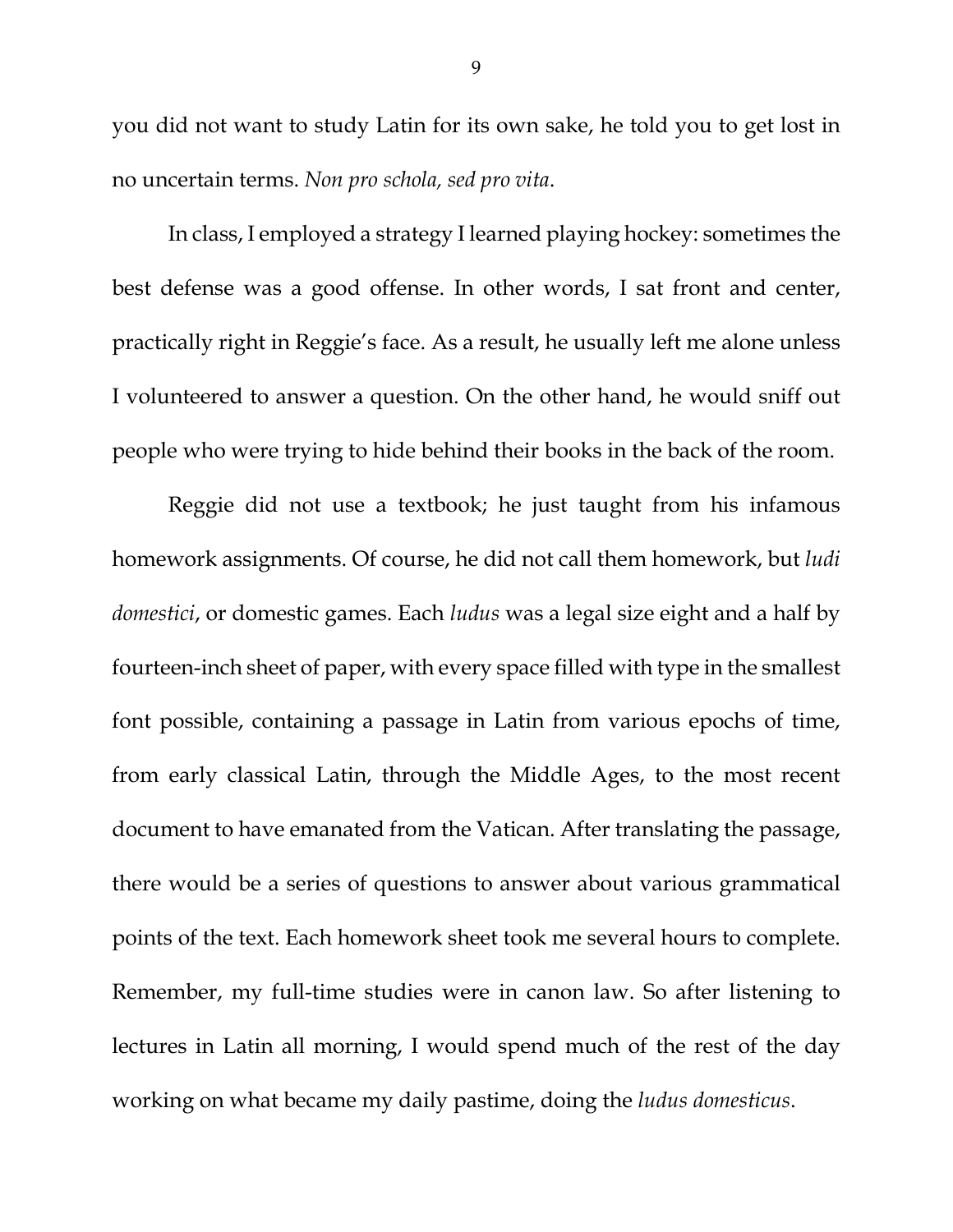We also had field trips. Every year on the Ides of March, we would gather with Reggie at the statue of Julius Caesar at the Roman Forum, where we would sit and read Suetonius' account of the assassination of Julius Caesar—in Latin, of course!

No description of Reggie Foster would be complete without describing his appearance. Instead of a Carmelite religious habit or a priest's clerical garb, he would wear a blue bus driver's outfit. I mean, *always*! I never saw him wear anything else. Reggie explained that he wore that outfit to identify with working people. He took his vow of poverty seriously.

One year I was returning to Rome in September after summer vacation. My flight from Chicago O'Hare to Rome stopped in New York. Apparently, Reggie had been in New York for a few days' vacation and was also returning to Rome. As I was seated on the plane during our stop in New York, I looked up and saw Reggie boarding the plane. I started to get up to greet him and I said, "*Salve Pater!*" He waved at me and said, "*No, no, esto te in tuo loco!*" In other words, "No, don't get up, stay in your seat!" I could see the other passengers looking at him and wondering, who is this guy in the bus driver's outfit and what language is he speaking?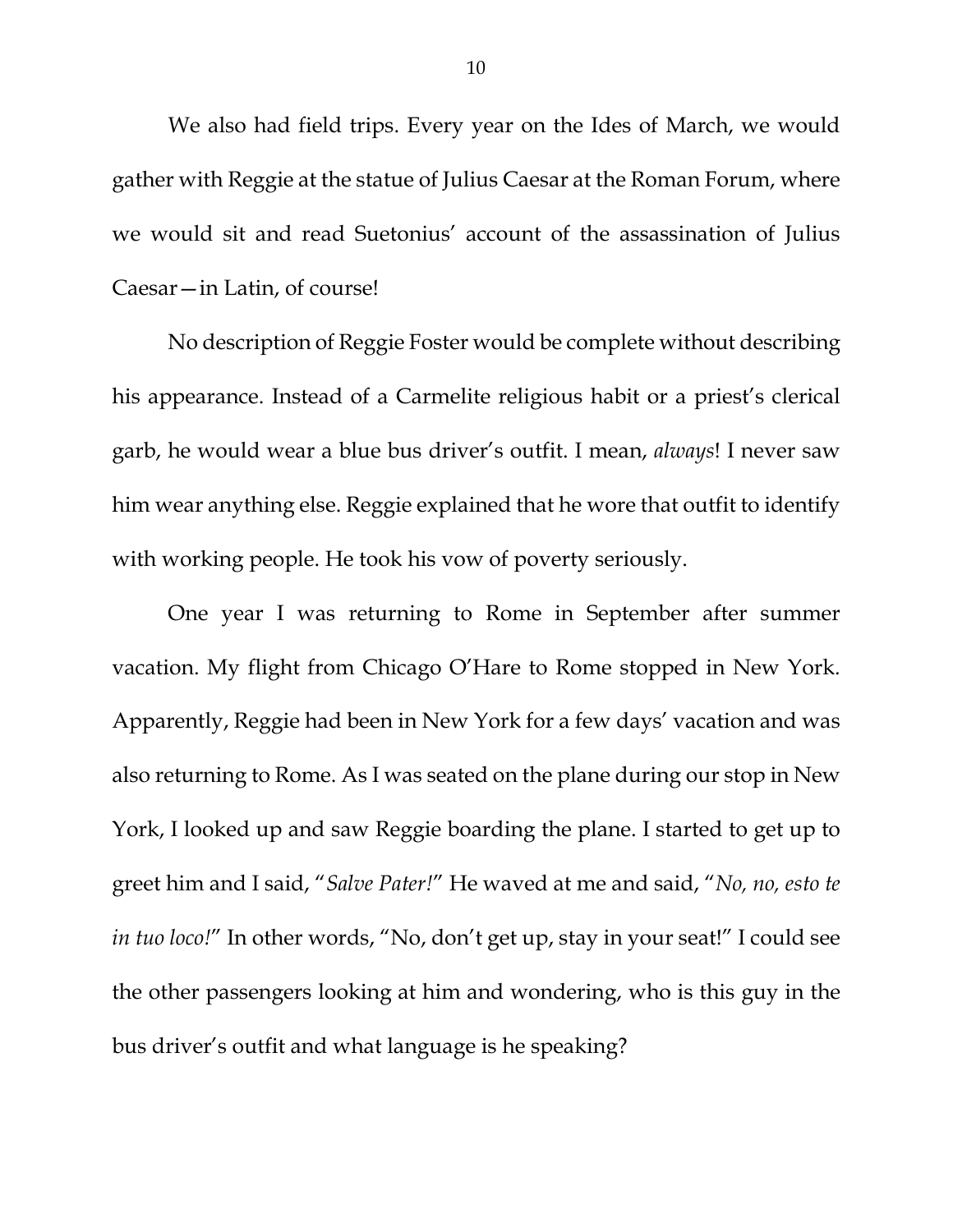Shortly after finished my studies in Rome, I returned to serve in the Chancery of the Archdiocese of Chicago. It was on a Friday afternoon that Cardinal Bernardin came to my office with a parchment in his hand. He said it was from the Vatican and he understood it to be a letter from Pope John Paul II congratulating him on celebrating his twenty-fifth anniversary of ordination as a Bishop. The Cardinal would be celebrating a Mass for his Silver Jubilee as a Bishop that Sunday afternoon, and he asked if I could translate the document so it could be read in English in the Cathedral on Sunday. I said, "Sure," and then closed my door to translate the document. When I had finished my translation, I took it to Cardinal Bernardin and told him, "Yes, this is a letter from Pope John Paul II to you, congratulating you on celebrating your twenty-fifth anniversary as a Bishop, written in Father Reginald Foster's best Ciceronian Latin!"

I was later told by a colleague who was still studying in Rome that Reggie had mentioned in class that he had to write a congratulatory letter for the Pope to send to the Cardinal in Chicago, and described how he threw in a few stylistic features that he knew I would recognize, assuming I would be the one to translate it, which of course I did! So on paper, and for posterity,